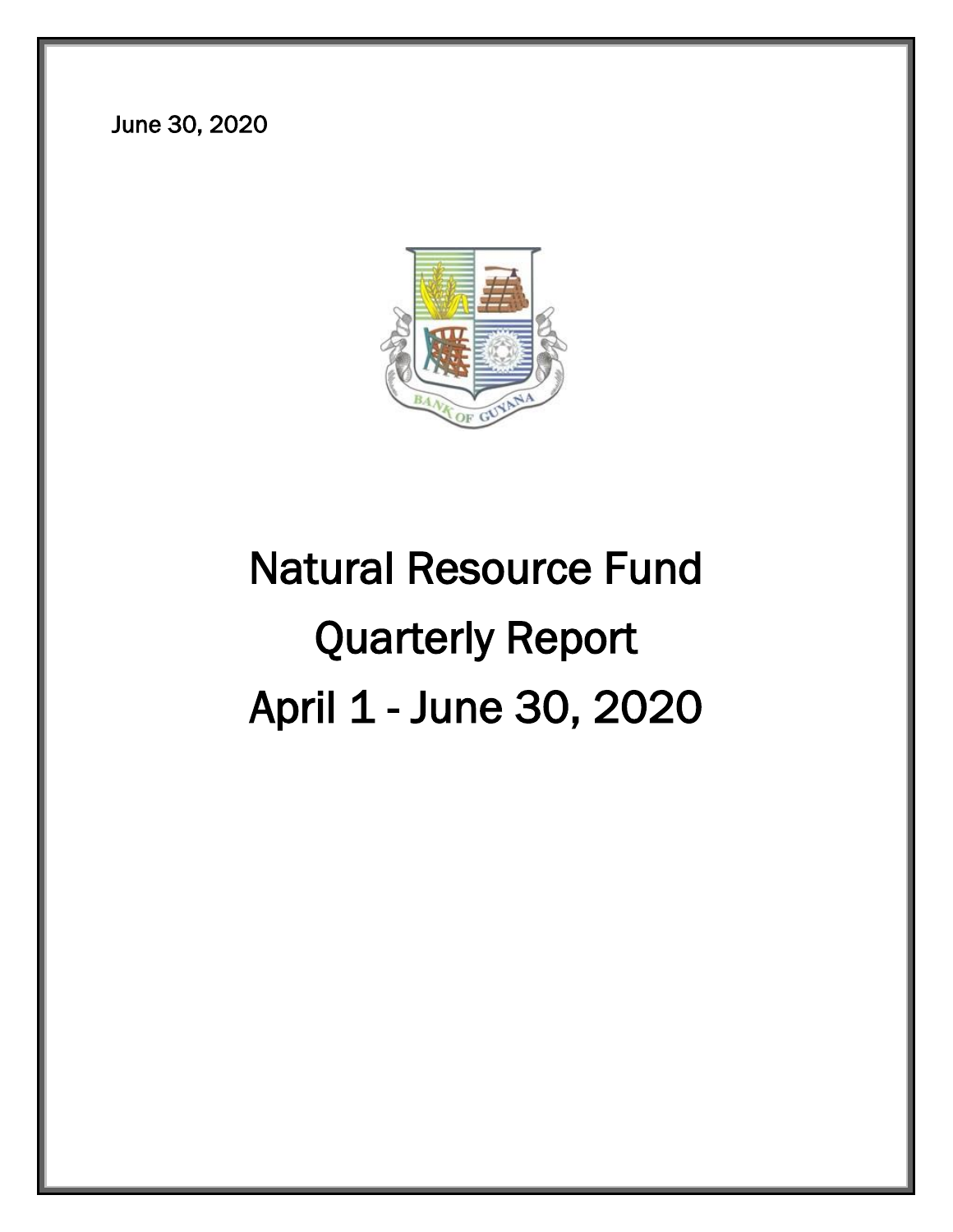# TABLE OF CONTENTS

| 1.0              | <b>INTRODUCTION</b>              | 1              |
|------------------|----------------------------------|----------------|
| 2.0 <sub>1</sub> | <b>EXECUTIVE SUMMARY</b>         | $\mathbf 1$    |
|                  | MARKET VALUE OF THE FUND         | $\overline{2}$ |
| 3.0              | <b>INVESTMENT MANDATE</b>        | 3              |
| 4.0              | MARKET TRENDS DURING THE QUARTER | 3              |
|                  | 4.1 GLOBAL MARKET CONDITIONS     | 3              |
|                  | 4.2 GLOBAL FIXED INCOME BONDS    | 5              |
|                  | 4.3 GLOBAL EQUITIES              | 6              |
| 5.0              | MANAGEMENT DURING THE QUARTER    | $\overline{7}$ |
| 6.0              | PORTFOLIO PERFORMANCE            | 8              |
| 7.0              | <b>FINANCIAL SUMMARY</b>         | 9              |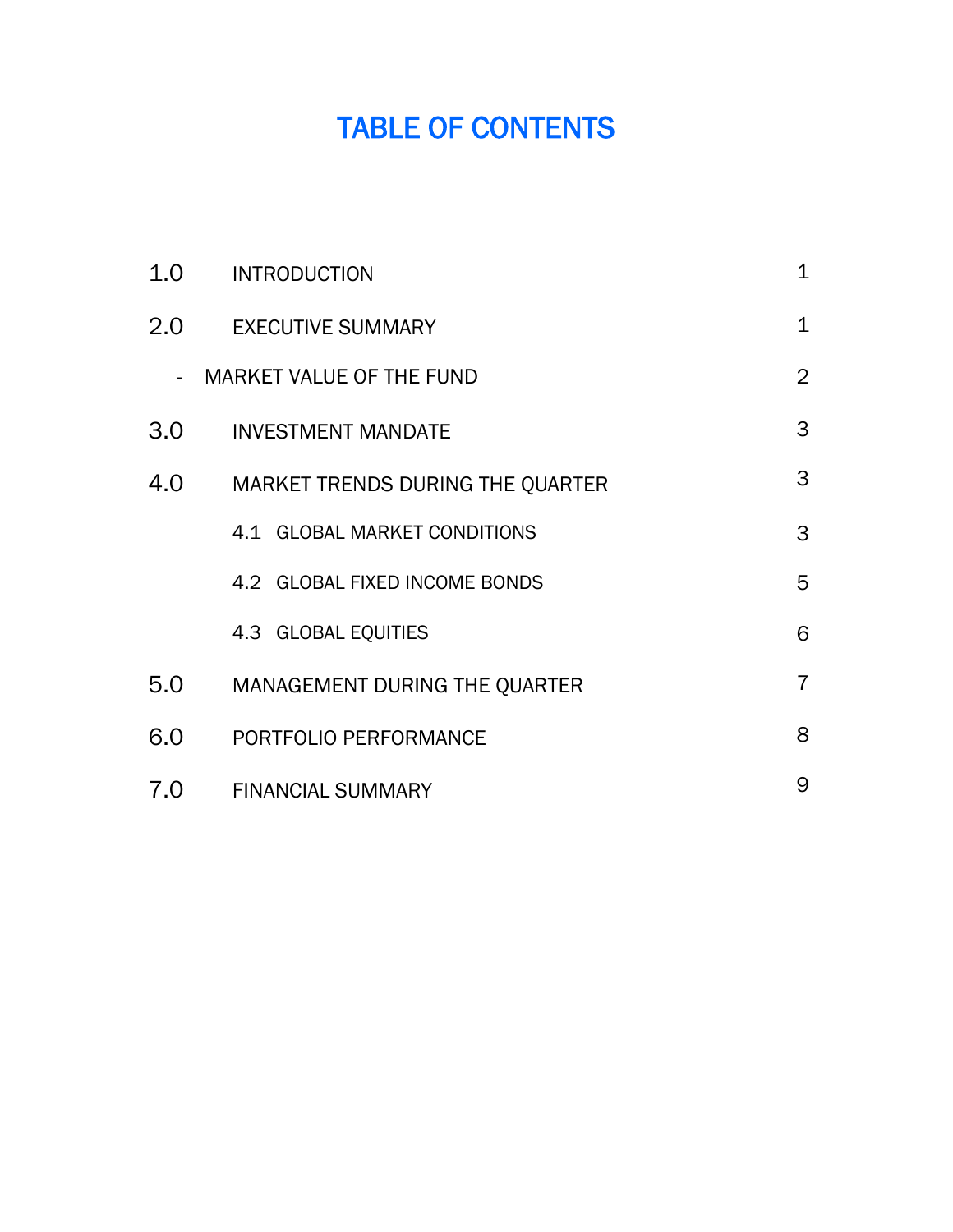#### 1.0 INTRODUCTION

This report is produced in accordance with section 38 (2) of the Natural Resource Fund Act 2019 which requires the Bank of Guyana to report on the performance and activities of the Natural Resource Fund (referred to hereinafter as the "Fund").

The financial statements contained in this report have been prepared in accordance with and comply with International Financial Reporting Standards (IFRS). All monetary references in this report have been reported in Guyana dollars (G\$) and are presented in thousands (G\$'000). Foreign currency transactions have been translated to G\$ at the rate of exchange prevailing at the dates of the transactions. Rate of exchange at June 30, 2020 was GYD  $208.50 =$  USD 1.

#### 2.0 EXECUTIVE SUMMARY

The Fund was formed by the enactment of the Natural Resource Fund Act 2019 which was passed in the National Assembly on January 3, 2019 and assented to by the President on January 23, 2019. The Act gives the Bank of Guyana the responsibility for the operational management of the Fund. This report covers the period April 1, 2020 – June 30, 2020

Key statistics for the quarter include:

- The capital of the Fund at end June, 2020 was G\$19,791.53 million (US\$94.92 million) compared with G\$11,454.07 million (US\$54.94 million) at end - March, 2020
- The gross cash inflow to the Fund from royalties and profit oil was G\$8,336.47 million (US\$39.98 million).
- There was no outflow from the fund.
- The profit earned for the quarter was G\$992,741 (US\$4,761.35), due to capital gains from investments in one month, two month and three month US Treasury Bills as shown in Tables 2 and 3.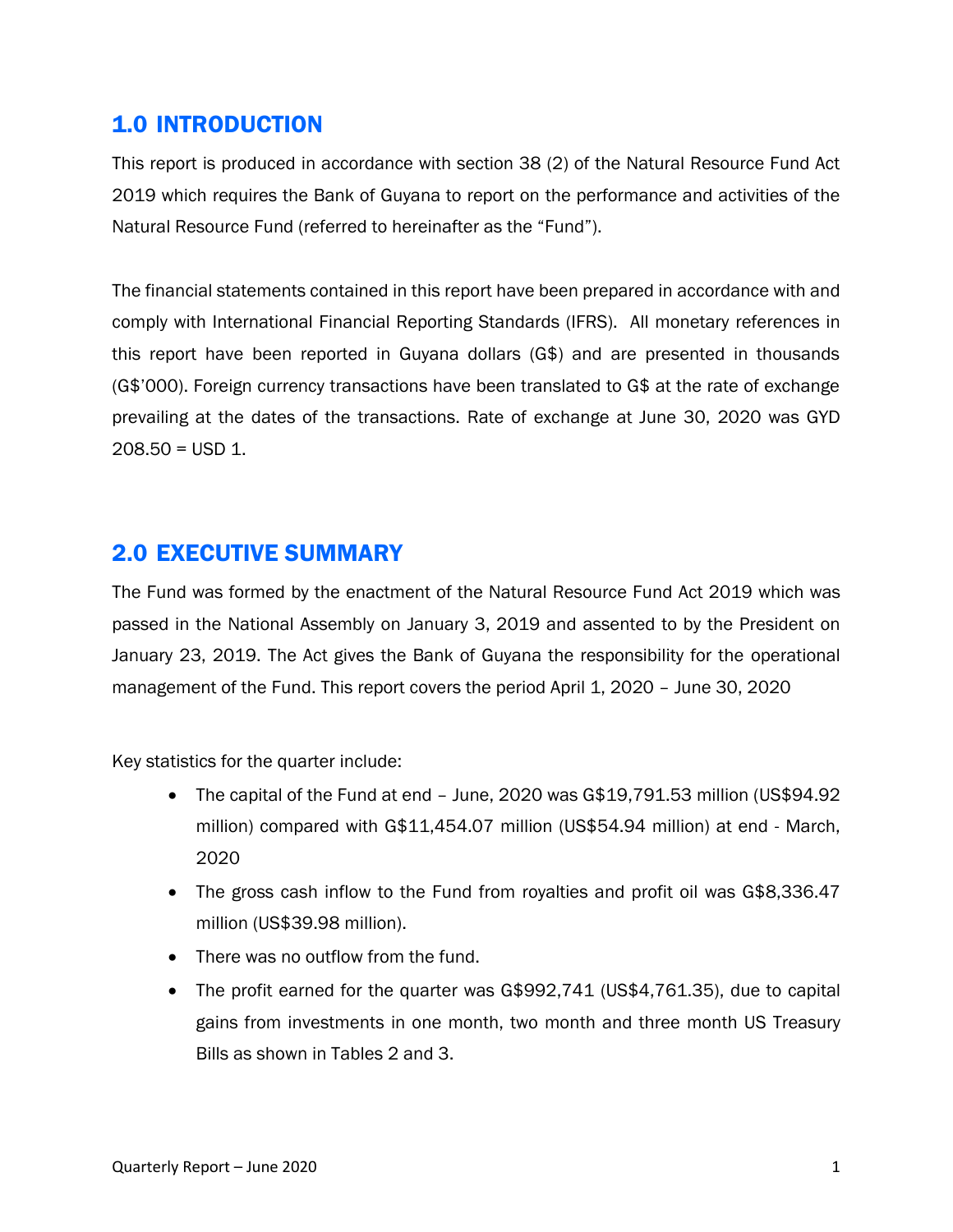- Brent crude oil price per barrel was US\$26.35 at the beginning of the quarter and US\$41.15 as at June 30, 2020.
- The US interest rate remained at the range of 0% 0.25%.

#### Market Value of the Fund

The market value of the Fund at June 30, 2020 stood at G\$19,791.54 million (US\$94.92 million), an increase of 73% (G\$8,337.47 million / US\$39.99 million) from the previous quarter.

| <b>Changes in Market Value</b><br>G\$'000 |            |                |                        |  |  |
|-------------------------------------------|------------|----------------|------------------------|--|--|
|                                           | 2020       |                |                        |  |  |
|                                           | Q1         | Q <sub>2</sub> | <b>Since Inception</b> |  |  |
| <b>Starting Market Value</b>              | 0          | 11,454,068     | 0                      |  |  |
| <b>Inflows</b>                            | 11,452,487 | 8,336,474      | 19,788,961             |  |  |
| <b>Withdrawals</b>                        | 0          | 0              | 0                      |  |  |
| Interest Income                           | 1,581      | 0              | 1,581                  |  |  |
| Capital Gains (Losses)                    | 0          | 993            | 993                    |  |  |
| Admin., management and other costs        | 0          | 0              | 0                      |  |  |
| <b>Final Market Value</b>                 | 11,454,068 | 19,791,535     | 19,791,535             |  |  |

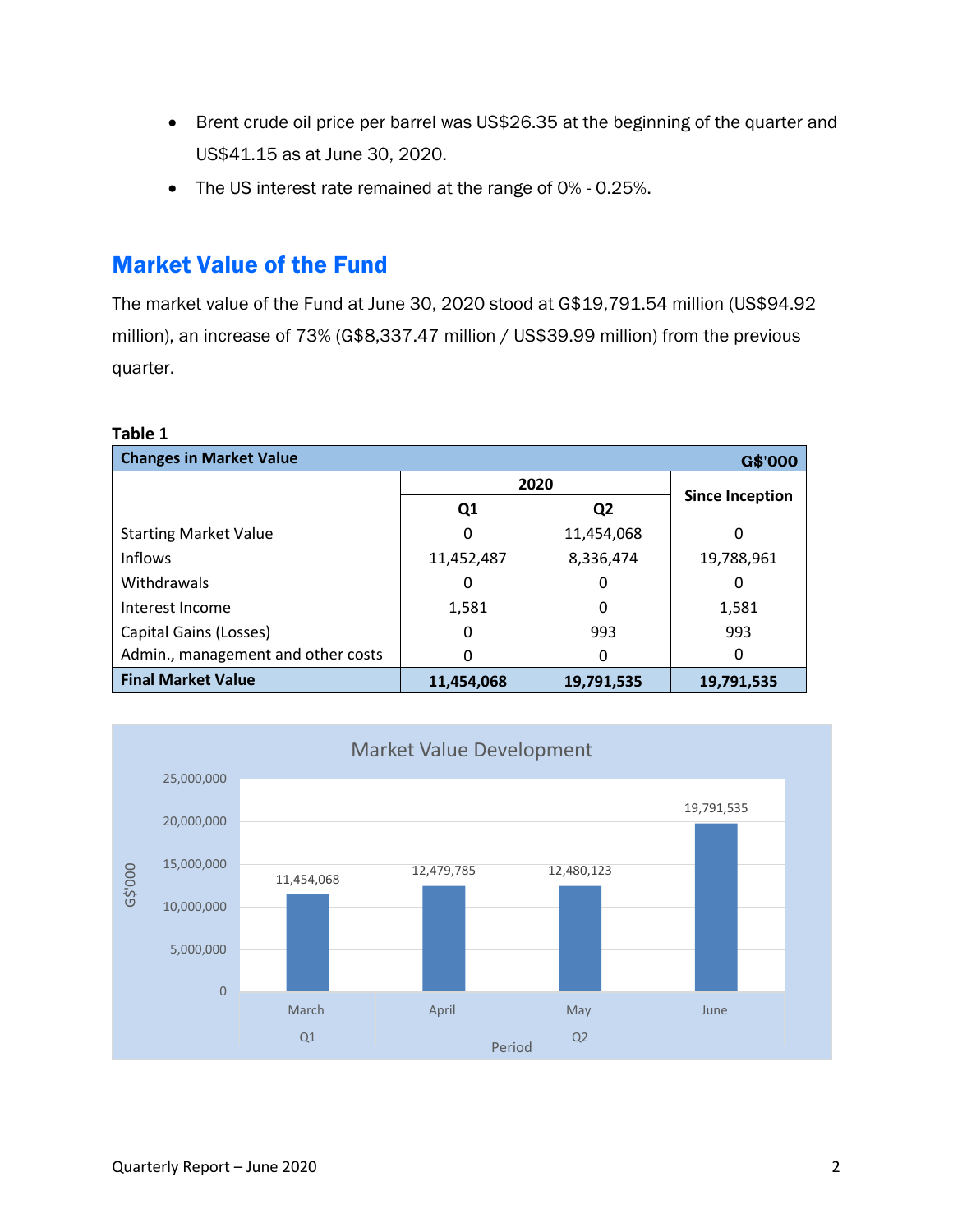#### 3.0 INVESTMENT MANDATE

To date, there has been no investment mandate for the Fund. However, Section 32 (1) of the Natural Resource Fund Act 2019 states that "Where the balance of the Fund is less than five hundred million United States Dollars then all of the Fund shall be invested in very safe investments." Additionally, Section 32 (4) states that "For the purposes of this section, the term "very safe investments" means eligible bank deposits and eligible treasury bills only".

A letter from the Minister of Finance dated June 8, 2020 stated that pending the constitution of the Investment Committee and preparation of the Investment Mandate, all petroleum revenue should be held as cash deposits in the NRF account.

## 4.0 MARKET TRENDS DURING THE QUARTER

#### 4.1 Global Market Conditions

The performance of the Global economy remains very important to Guyana's new and emerging sector with respect to cash flows due to changes in prices and interest rates.

COVID-19 continued to spread and impacted economic activity worldwide resulting in the largest economic shock the world has experienced in decades. Some economies experienced an improvement in activity, although no country is approaching its pre-virus economic levels just yet.

Forecasts now predict a contraction in global GDP of 5.2% in 2020 despite the efforts of governments to assist the economy using fiscal and monetary policy tools. As a result, most countries are expected to experience a recession in 2020. According to an article published by The World Bank, "Over the longer horizon, the deep recessions triggered by the pandemic are expected to leave lasting scars through lower investment, an erosion of human capital through lost work and schooling, and fragmentation of global trade and supply linkages. [The](https://www.worldbank.org/en/news/feature/2020/06/08/the-global-economic-outlook-during-the-covid-19-pandemic-a-changed-world)  [crisis highlights the need for urgent action to cushion the pandemic's health and economic](https://www.worldbank.org/en/news/feature/2020/06/08/the-global-economic-outlook-during-the-covid-19-pandemic-a-changed-world)  [consequences, protect vulnerable populations, and set the stage for a lasting recovery.](https://www.worldbank.org/en/news/feature/2020/06/08/the-global-economic-outlook-during-the-covid-19-pandemic-a-changed-world) For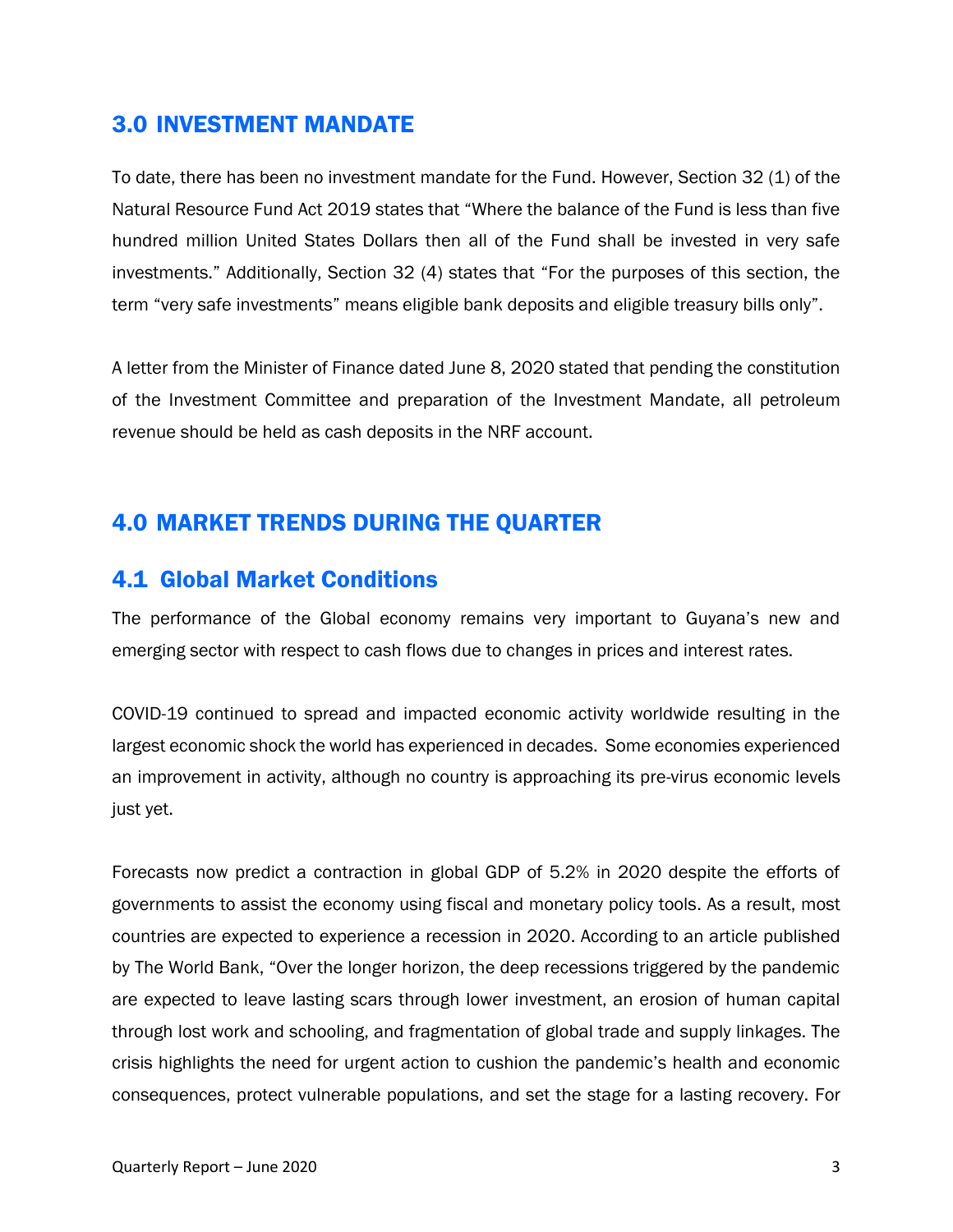emerging market and developing countries, many of which face daunting vulnerabilities, it is critical to strengthen public health systems, address the challenges posed by informality, and implement reforms that will support strong and sustainable growth once the health crisis abates."

The US federal funds rate remains at a target range of 0% - 0.25% and is expected to remain at that level until the US economy recovers and is on the path to achieving its maximum employment and price stability goals.

The US unemployment rate increased sharply from 4.4% in March to 14.7% in April followed by declines in May and June to 13.3% and 11.1% respectively. In the week ended June 27th, 2020 the number of Americans filing for unemployment benefits was 1.427 million, the lowest level since the spread of the virus in the US. This has been steadily falling since its high in March.

In commodities markets, both oil and gold prices experienced increases. Over the quarter, oil prices rose from US\$26.35 to US\$41.15. Prices fell to a low of US\$19.33 in April before beginning its rise, reaching a high of US\$43.08 in June. This increase reflects a recovery in the market owing to OPEC supply cuts of 9.7 million barrels per day and an easing of government lockdowns which paved the way for increases in demand in various countries.



The graph below shows the movement of oil prices for the past 6 months.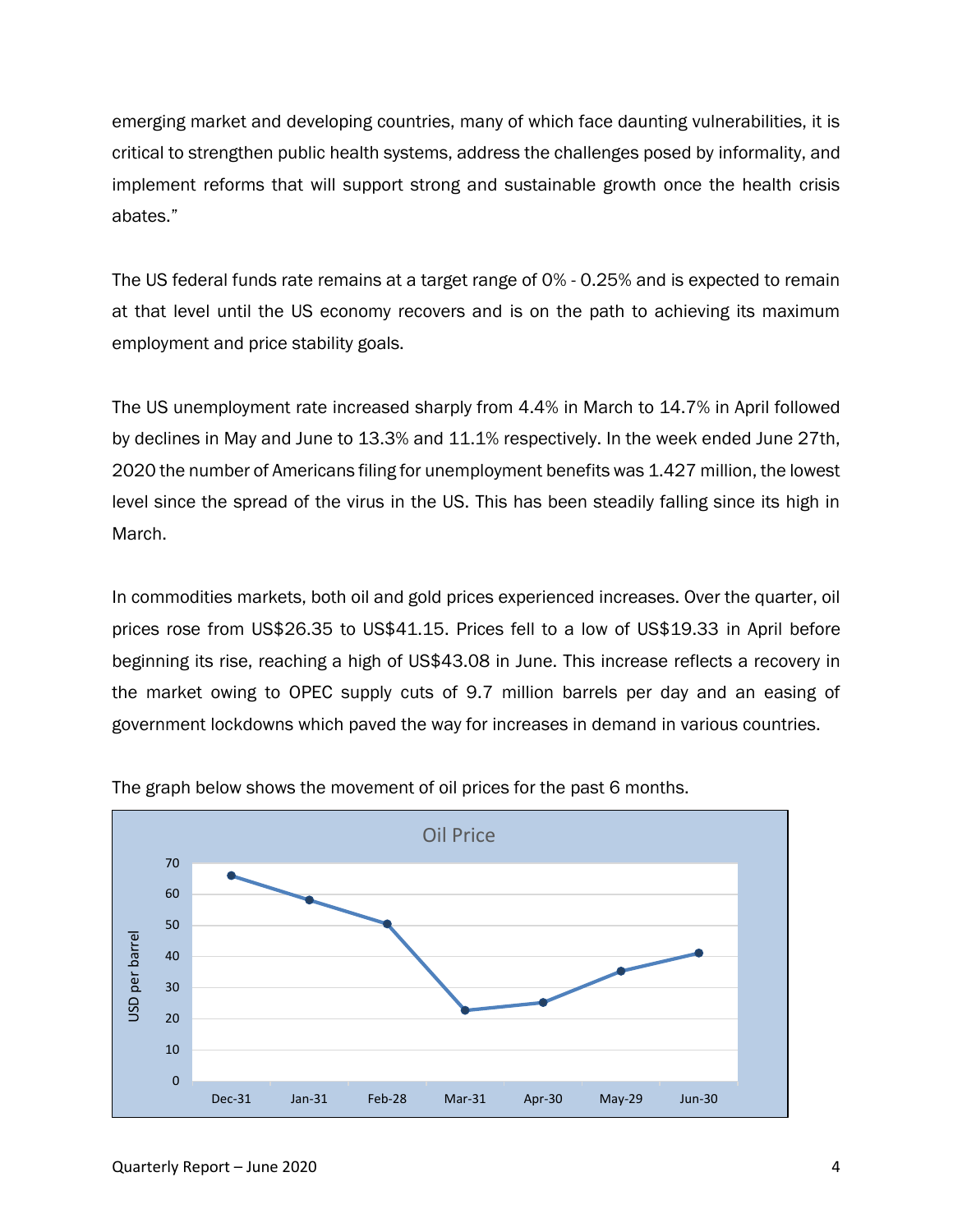Gold prices increased from US\$1,596.60 to \$1,800.50 over the quarter reaching a low of US\$1,591.40 in early April and a high of US\$1800.50 in late June.

In an effort to further assist its economy, The European Central Bank expanded its Pandemic Emergency Purchase Programme (PEPP) by €600 billion, taking the total announced monetary stimulus to €1.35 trillion. This was extended to at least June 2021.

#### 4.2 Global Fixed Income Bonds

Government bond yields remained low after declining sharply in the previous quarter. There was an increased demand for high risk investments as lockdowns began to be gradually eased in April. Despite efforts by the Federal Reserve, bond prices for were not able to recover during the period under review.

The US 10-year Treasury bond yields changed very little and ended the quarter at 0.66%, a decrease of 0.01% from the previous quarter. The 10-year yield of many other government bonds also declined during the quarter. In the UK, yields fell from 0.36% to 0.17%, Spain's dropped from 0.68% to 0.47%, France's decreased from 0% to -0.12%, Italy's moved from 1.53% to 1.33% and Germany's from -0.47% to -0.45%.

Corporate Bonds outperformed government bonds as investors favoured higher risk assets. Global Investment grade bonds saw their strongest monthly total return in April at 4.6%. According to the Bloomberg Barclays Global Aggregate Corporate Total Return Index, returns moved from 263.44 to 285.97, corresponding to an 8.55% increase.

The graph below shows the movement of the US Treasury yield curve from March 31 to June 30, 2020. Small declines were observed in the yields of 1 to 10 year securities. Overall, yields remained relatively unchanged when compared to the end of the previous quarter as bonds were traded in a relatively tight range during the quarter.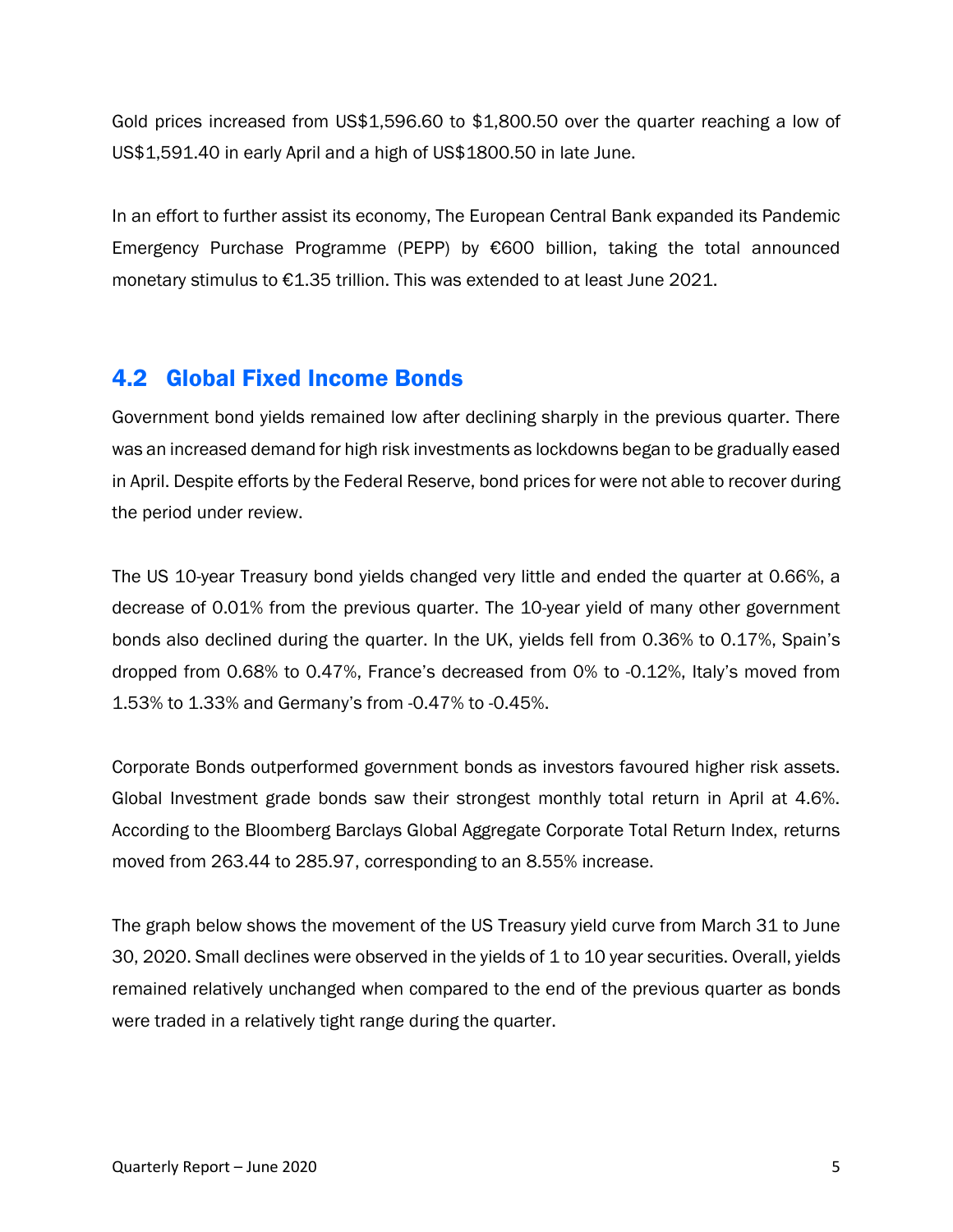

## 4.3 Global Equities

Equities recovered during the review period after suffering heavy losses due to COVID-19. As lockdowns were slowly being lifted and the Federal Reserve continued its efforts to support the US economy, the stock market was able to bounce back to normal.

Stocks rallies during the quarter as S&P 500 increased by 21%, MSCI World increased by 14% and the NASDAQ index increased by over 30% soaring to record highs. Even as a second wave of coronavirus cases hit the US in June, the stock market was still on the rise with the NASDAQ index showing unprecedented growth exceeding pre COVID-19 levels up 12% year to date.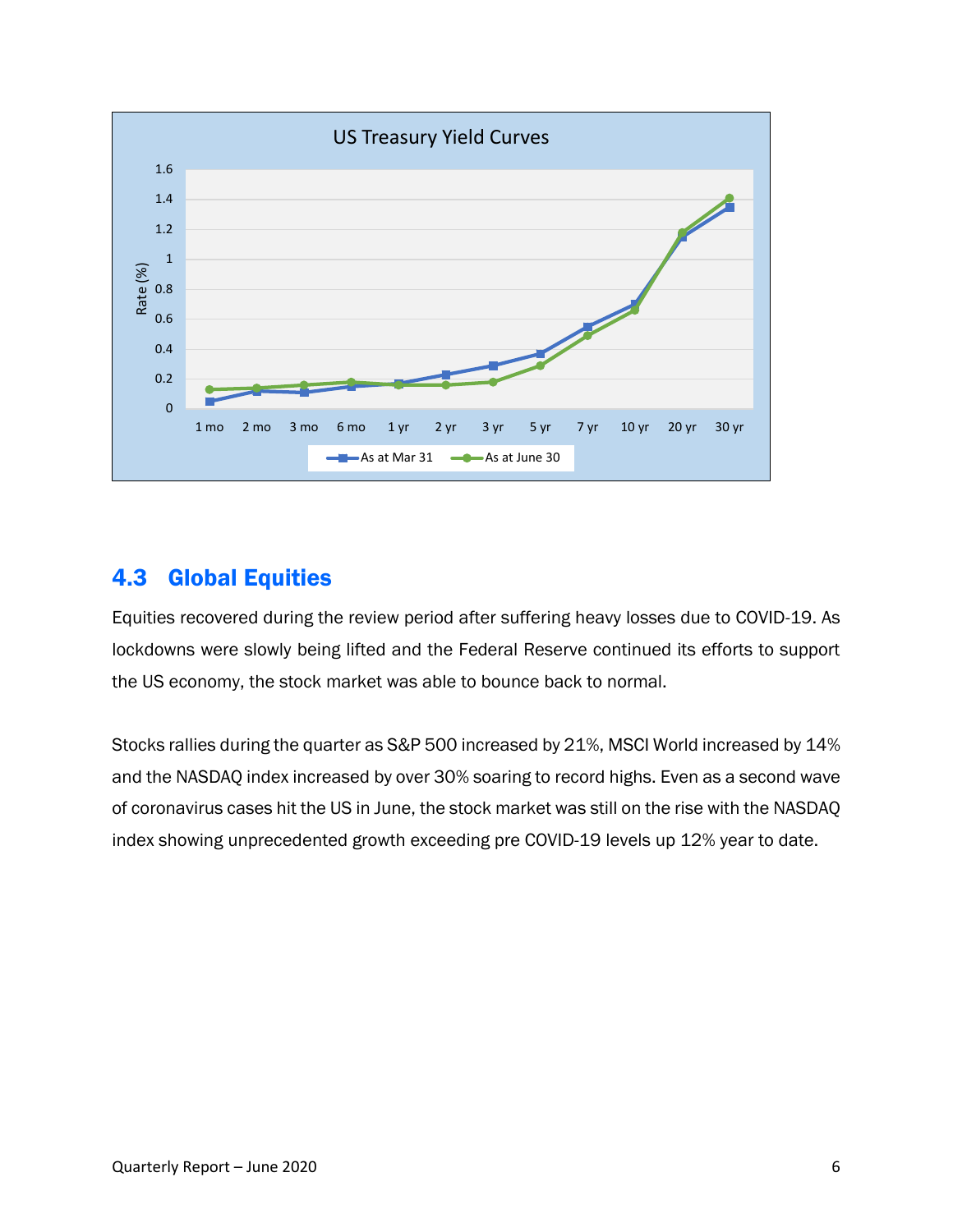#### 5.0 MANAGEMENT DURING THE QUARTER

The Fund received revenue of G\$8,336.47 million (US\$39.98 million) from profit oil (G\$7,310.76 million/US\$35.06 million) and royalties (G\$1,025.72 million / US\$4.92 million) during the quarter. These funds were deposited into the Natural Resource Fund Account held at the Federal Reserve Bank of New York.

During the first quarter, overnight deposits were available with interest rates within a range of 1.50% - 1.75%. This was lowered to 1% - 1.25% on March 3, 2020 and then again to 0% - 0.25% on March 15, 2020. As a result, during the second quarter, overnight deposits earned no interest. The Central Bank as the operational manager of the Fund, through its internal management invested the Fund in safe short-term US Treasury Bills so as to earn a return. The amount of US\$37,999,340.00 was placed in one month T-Bills which matured on June 16, 2020 while US\$9,998,288.90 and US\$9,996,840.30 was invested in two and three month T-Bills respectively. These were sold for US\$9,999,097.22 and US\$9,998,133.33 respectively on June 18, 2020.

| I<br>Ш<br>U<br>٠<br>o | ۰, |
|-----------------------|----|
|-----------------------|----|

| <b>Security</b> | Face<br><b>Value</b><br>(USD) | <b>Settlement</b><br><b>Date</b> | <b>Maturity</b><br><b>Date</b> | <b>Purchase Value</b><br>(USD) | <b>Maturity Value</b><br>(USD) | <b>Capital Gain</b><br>(USD) |
|-----------------|-------------------------------|----------------------------------|--------------------------------|--------------------------------|--------------------------------|------------------------------|
| 1 month T-Bills | 38M                           | 19-May-20                        | 16-Jun-20                      | 37,997,340.00                  | 38,000,000.00                  | 2,660.00                     |
| <b>TOTAL</b>    |                               |                                  |                                |                                |                                | 2,660.00                     |

| <b>Security</b> | Face<br><b>Value</b><br>(USD) | <b>Settlement</b><br><b>Date</b> | <b>Maturity</b><br><b>Date</b> | <b>Sale Date</b> | <b>Purchase Value</b><br>(USD) | <b>Sale Value</b><br>(USD) | <b>Capital Gain</b><br>(USD) |
|-----------------|-------------------------------|----------------------------------|--------------------------------|------------------|--------------------------------|----------------------------|------------------------------|
| 2 month T-Bills | 10M                           | 19-May-20                        | 14-Jul-20                      | 18-Jun-20        | 9,998,288.90                   | 9,999,097.22               | 808.32                       |
| 3 month T-Bills | 10M                           | 14-May-20                        | 13-Aug-20                      | 18-Jun-20        | 9,996,840.30                   | 9,998,133.33               | 1,293.03                     |
| <b>TOTAL</b>    |                               |                                  |                                |                  |                                |                            | 2,101.35                     |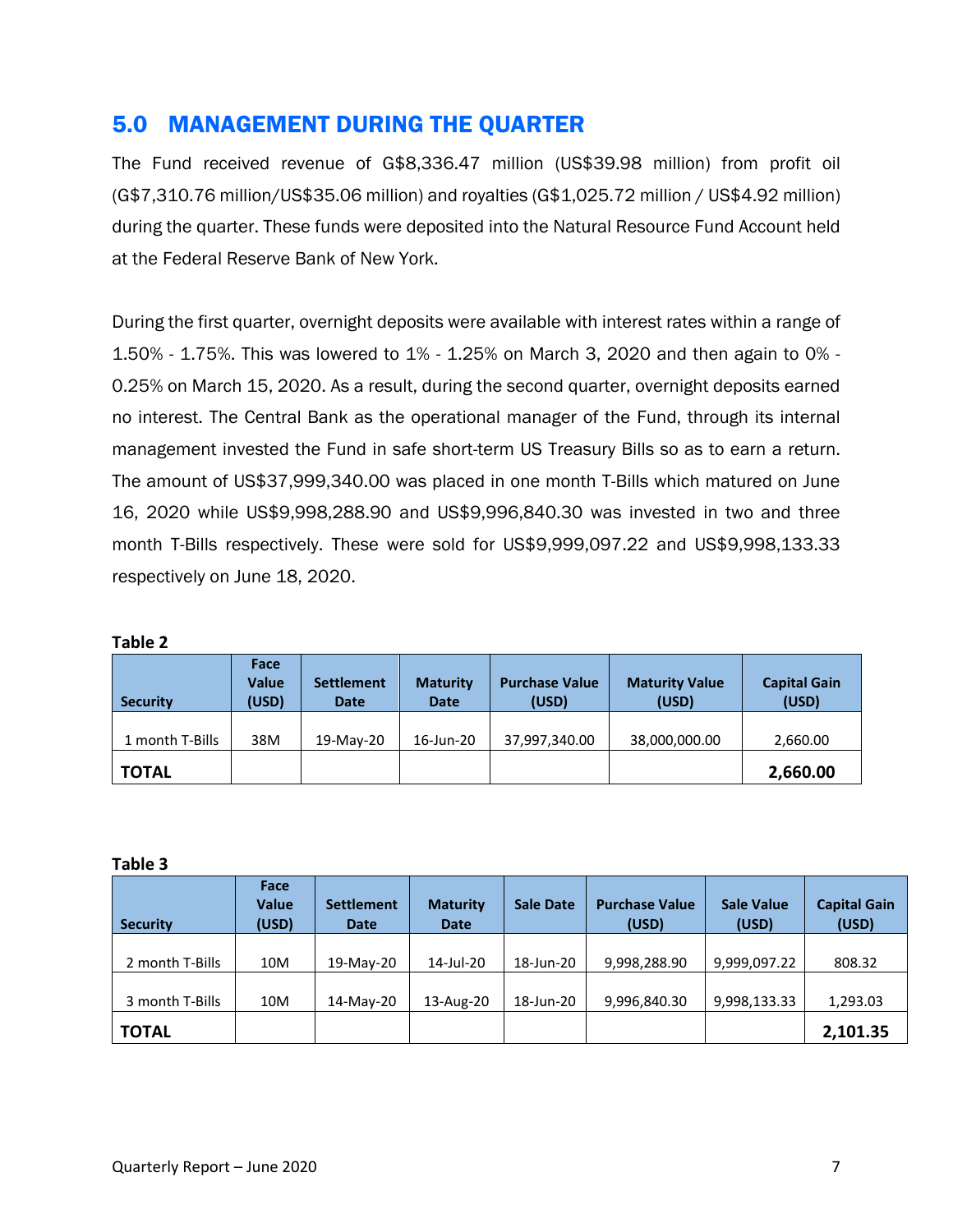## 6.0 PORTFOLIO PERFORMANCE

The Natural Resource Fund balance amounted to G\$19,791.54 million (US\$94.92 million) as at June 30, 2020. The profit of the fund for the quarter was G\$992,741 (US\$4,761.35), due to capital gains on US Treasury Bills. This represented a return<sup>1</sup> of 0.006% during the quarter in comparison with 0.014% for the previous quarter. This reflected the continued low level of interest rates in the market

**Table 4**

| <b>FUND PORTFOLIO</b> | 2020                     |                              |                 |                        |
|-----------------------|--------------------------|------------------------------|-----------------|------------------------|
|                       | Q <sub>1</sub>           | Q <sub>2</sub>               | <b>YTD</b>      | <b>Since Inception</b> |
| Return                | 0.014%                   | 0.006%                       | 0.020%          | 0.013%                 |
| Benchmark             | $\overline{\phantom{0}}$ | $\blacksquare$               | $\,$            | $\blacksquare$         |
| <b>Excess</b>         | $\qquad \qquad$          | $\qquad \qquad \blacksquare$ | $\qquad \qquad$ | $\blacksquare$         |



 $\overline{\phantom{a}}$ 

<sup>&</sup>lt;sup>1</sup> The Fund is not currently tracking an index as funds were not invested in securities as at June 30, 2020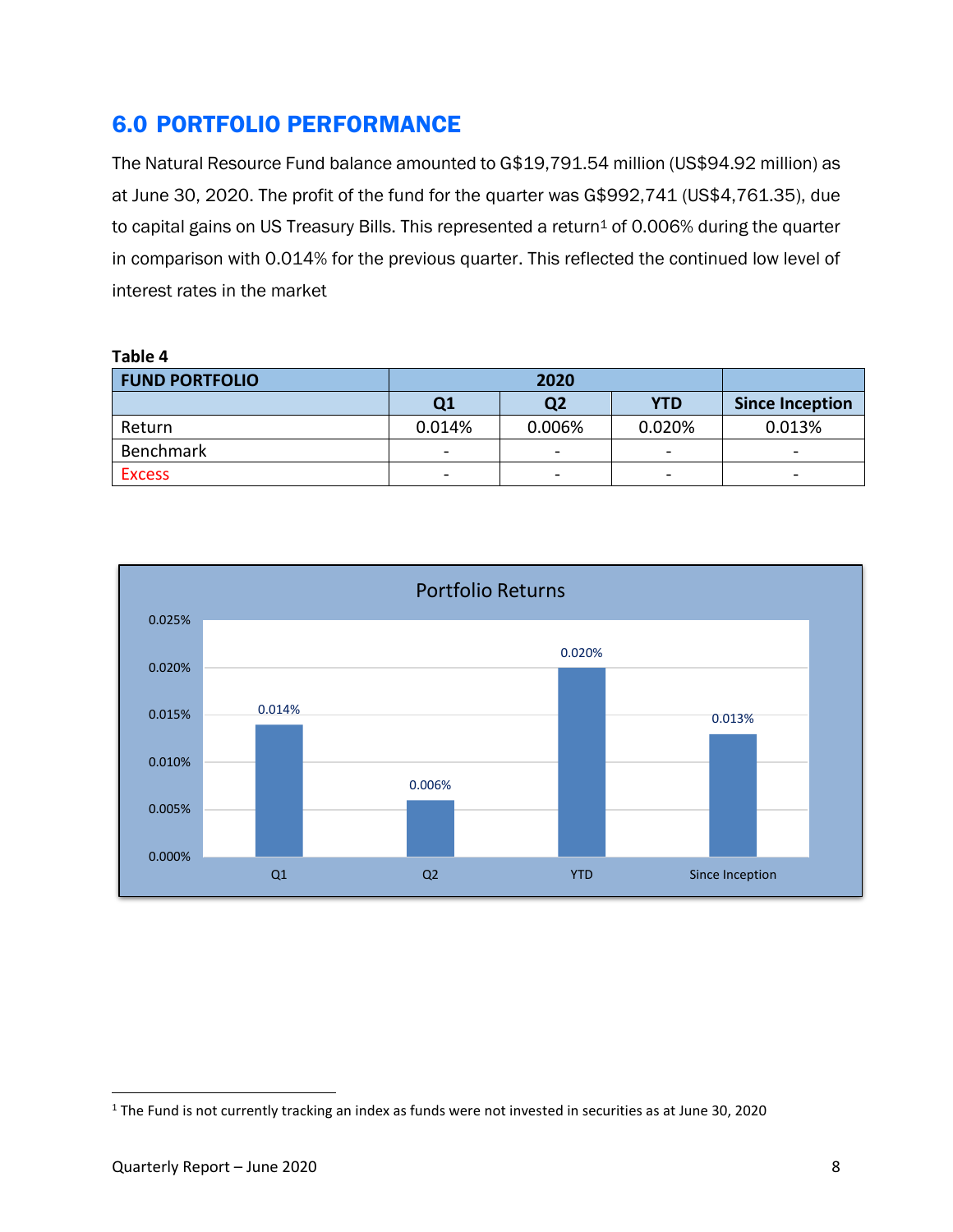# 7.0 Financial Summary

The following financial information is presented for the purpose of providing a detailed overview of the performance of the Fund. The figures have been audited by the Bank of Guyana auditors.

| <b>Capital Account</b>                                      |           |            | G\$'000        |
|-------------------------------------------------------------|-----------|------------|----------------|
| <b>Period</b>                                               |           | Q1         | Q <sub>2</sub> |
| Opening Balance at beginning of the period                  |           | 0          | 11,454,068     |
| Inflows to Fund for the quarter:                            | Royalties | 0          | 1,025,717      |
|                                                             | Receipts  | 11,452,487 | 7,310,757      |
| Outflows from Fund to Consolidated Fund a/c for the quarter | (0)       | (0)        |                |
| Net Result for the quarter                                  |           | 1,581      | 993            |
| Closing Balance at the end of the quarter                   |           | 11,454,068 | 19,791,535     |

| Table 6                                                     |                |                |
|-------------------------------------------------------------|----------------|----------------|
| <b>Assets</b>                                               |                | G\$'000        |
| Period                                                      | Q <sub>1</sub> | Q <sub>2</sub> |
| Cash and Cash Equivalents                                   | 11,454,068     | 19,791,535     |
| Other receivables                                           | 0              | 0              |
| Financial Assets held at fair value through profit and loss | 0              | 0              |
| Less:                                                       |                |                |
| Payables                                                    | (0)            | (0)            |
| <b>Total Net Assets</b>                                     | 11,454,068     | 19,791,535     |